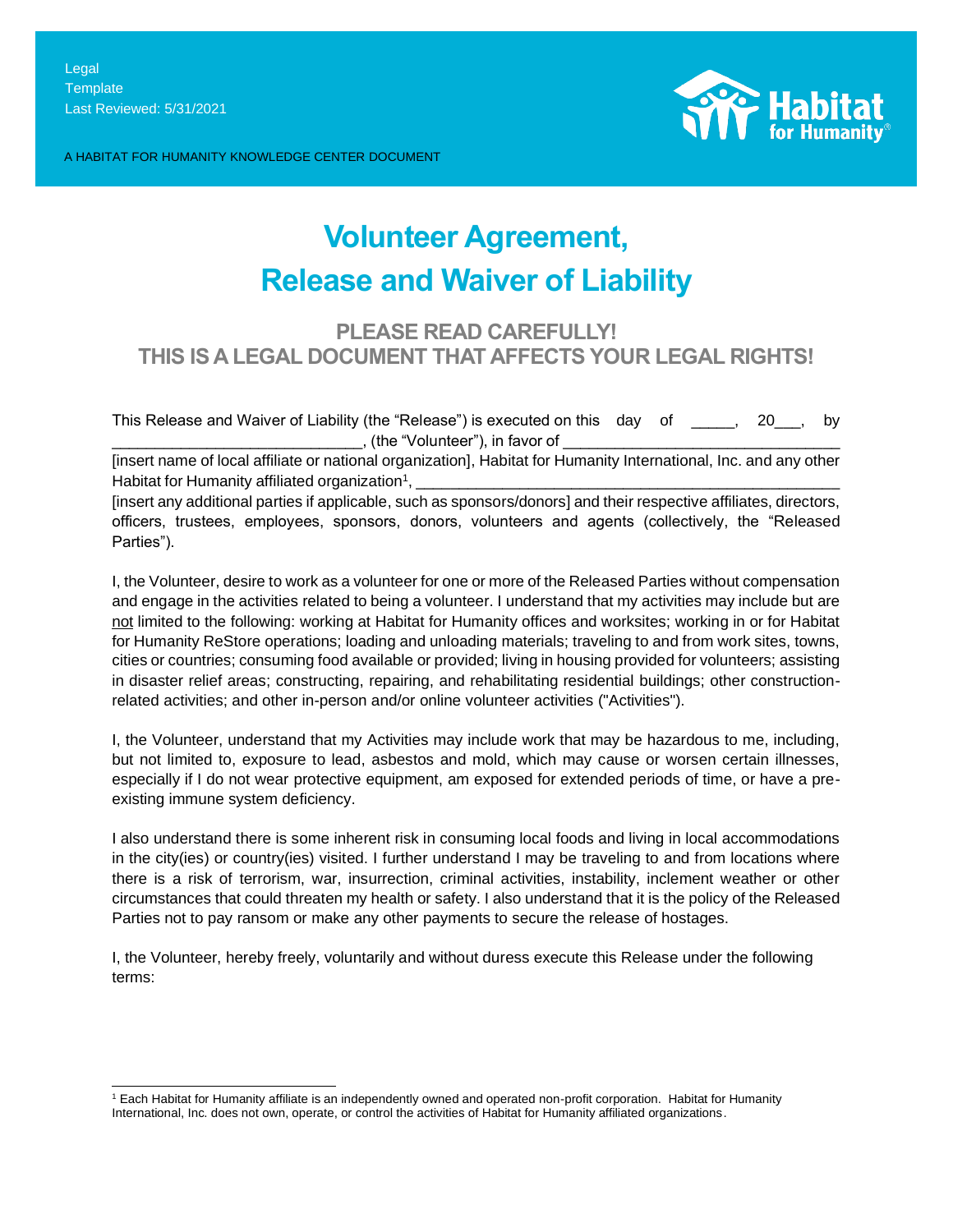**Release and Waiver.** I, the Volunteer, acknowledge and understand that participation in the Activities may involve certain risks, including, but not limited to, personal injury(ies), bodily injury, illness, permanent disability, property damage, loss and/or death ("Risks"). These Risks include, but are not limited to, exposure to and/or infection with COVID-19 and/or other viruses and/or bacterial infection even in ideal conditions, and despite any and all reasonable efforts made to mitigate such Risks. I further acknowledge and agree that, due to the nature of the Activities, social distancing of six feet per person will not always be possible and that my participation in the Activities may result in an elevated risk of contracting COVID-19 and/or other viruses and/or bacterial infection.

I, the Volunteer, further confirm that prior to engaging in the Activities, I may be required to complete a COVID-19 health screening questionnaire provided by one or more of the Released Parties. I agree that I will answer all questions on the questionnaire truthfully. I agree to not participate in any Activities if, at such time and to the best of my knowledge, I am a carrier of COVID-19 or infected with COVID-19. I further agree to follow all safety precautions outlined by any Released Party while volunteering.

In consideration of and in order to be allowed to participate in the Activities, I do hereby release and forever discharge and hold harmless the Released Parties and their successors and assigns from any and all liability, claims, demands, costs and damages of any kind, whether arising from tort, contract or otherwise, which I or my heirs, assigns, next of kin or legal representatives may have or which may hereinafter accrue, arise from, or are in any way related to my Activities with any of the Released Parties, including but not limited to Risks, whether caused wholly or in part by the simple negligence, fault or other misconduct of any of the Released Parties or of other volunteers, other than their intentional or grossly negligent conduct. In addition, the Released Parties shall have the benefit of any future liability protection for businesses as relating to the COVID-19 pandemic passed by any governmental entity to which the Released Parties are subject.

I understand and acknowledge that by signing this Release I knowingly assume the Risks associated with the Activities. I also understand that the Released Parties do not assume any responsibility for or obligation to provide financial assistance or other assistance, including but not limited to medical, health or disability insurance in the event of injury, illness, death or property damage. Regarding any illness or virus, including COVID-19, I, the Volunteer, understand that even if I follow all guidelines for the prevention and handling of any illness or virus, including COVID-19, there is still a risk that Volunteer could contract such virus or illness.

*I understand and acknowledge that children under the age of 16 are not allowed on Habitat for Humanity worksites while construction is in progress. While minors between the ages of 16 and 18 may be allowed to participate in some types of build site activities, solely as outlined by the Released Parties, I understand that using power tools, excavation, demolition, working on rooftops and similar activities are not permitted*  for anyone under the age of 18. I agree it is my responsibility to communicate these requirements to any of *my minor children who will attend and/or participate in the Activities.*

**Consent to Transportation and Medical Treatment.** I consent to the use of first aid treatment and the use of generic and over-the-counter medications and treatments as directed by manufacturer labels, whether administered by the Released Parties or first aid personnel. In an emergency, I understand the Released Parties may try to contact the individual listed below as an emergency contact. If an emergency contact cannot be reached promptly, I hereby authorize the Released Parties to act as an agent for me to consent to any examination, testing, x-rays, medical, dental or surgical treatment for me as advised by a physician, dentist or other health care provider. This includes, but is not limited to, my assessment, evaluation, medical care and treatment, anesthesia, hospitalization, or other health care treatment or procedure as advised by a physician, dentist or other health care provider. I also authorize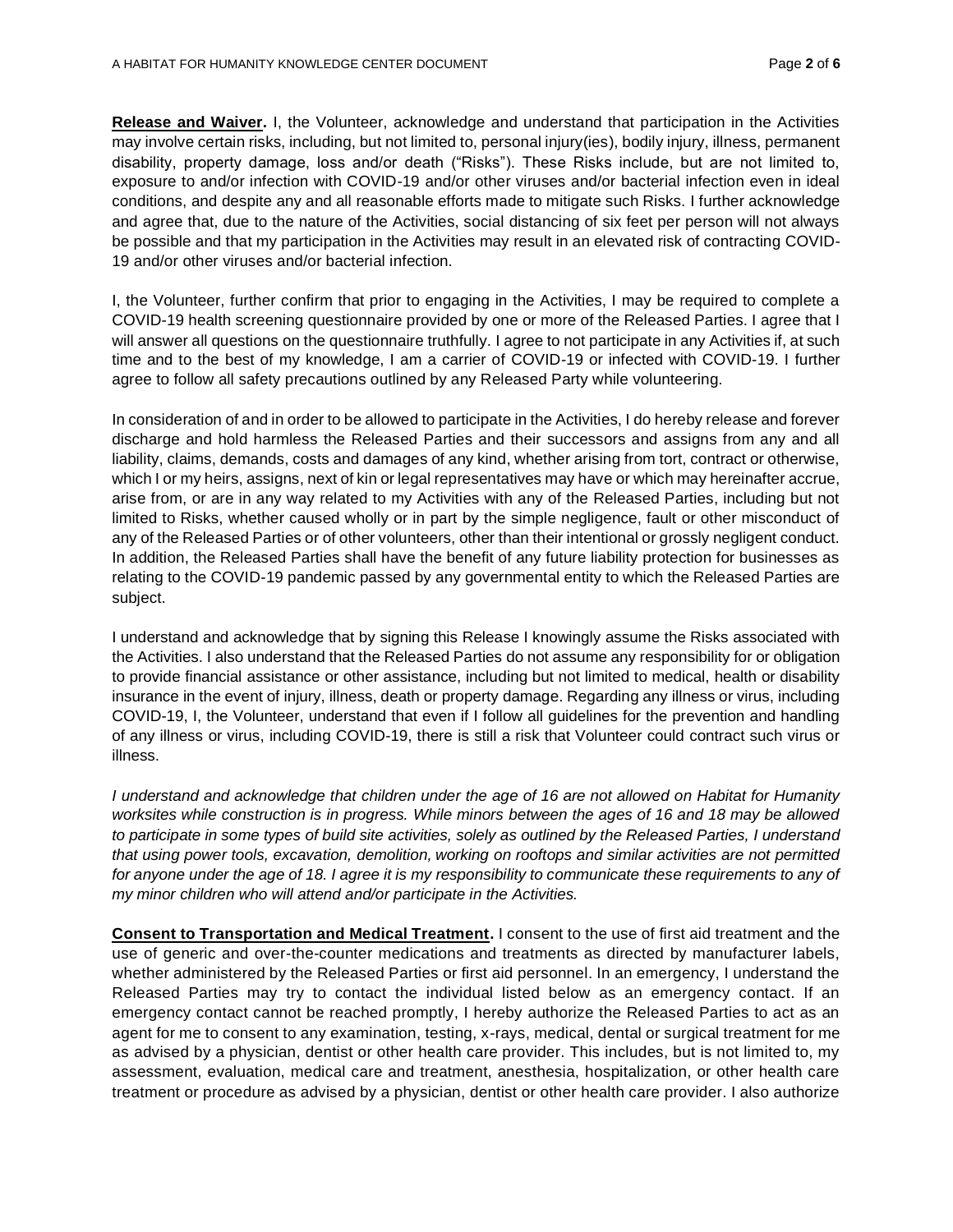the Released Parties to arrange for transportation of me as deemed necessary and appropriate in their discretion. I, the Volunteer, do hereby release, forever discharge and hold harmless the Released Parties from any liability, claim, demand, and action whatsoever brought by me or on my behalf which arises or may hereafter arise on account of any transportation, first aid, assessment, care, treatment, response or service rendered in connection with my Activities with any of the Released Parties.

If the Volunteer is less than 18 years of age, the parent(s) having legal custody and/or the legal guardian(s) of the Volunteer also hereby release, forever discharge and hold harmless the Released Parties from any liability, claim, demand and action whatsoever brought by such volunteer or on his/her behalf which arises or may hereafter arise on account of the decision by any representative or agent of the Released Parties to exercise the power to transport, administer first aid, and consent to assessment, examination, x-rays, medical, dental, surgical or other such health care treatment as set forth in the Parental Authorization for Treatment of, and Travel With, a Minor Child.

**Insurance.** I understand that, except as otherwise agreed to by the Released Parties in writing, the Released Parties are under no obligation to provide, carry or maintain health, medical, travel, disability or other insurance coverage for any Volunteer. Each Volunteer is expected and encouraged to obtain his or her own health, medical, travel, disability or other insurance coverage.

I understand that I am and remain responsible for payment of such hospital, physician, ambulance, dental, medical or other services obtained for me or my child. I agree that the Released Parties do not assume any responsibility for the payment of such fees or expenses which may be incurred. If I have health insurance, I understand my personal health insurance is my primary coverage.

**Confidentiality.** I agree that in the course of my participation in the Activities, I may have access to personal and/or health care information of other persons. I agree to maintain the confidentiality of such information, to use such information only as necessary to do my job as a volunteer, and to comply with Habitat for applicable policies regarding such information.

**Photographic/Recording Release.** I hereby grant and convey unto the Released Parties all right, title and interest in any and all photographs and video/audio/electronic recordings of me, including as to my name, image and voice, made by or on behalf of any of the Released Parties during my Activities with the Released Parties, including, but not limited to, the right to use such materials for any purpose and to any royalties, proceeds or other benefits derived from them. I understand that I will not have any ownership interest in or to such photographs, images and/or recordings, I have not been provided or promised any compensation to me, and I hereby waive any rights, privileges or claims based on any right of publicity, privacy, ownership or any other rights arising, relating to or resulting from the photographs, images and/or recordings. I understand and agree that this paragraph also applies to my minor child(ren) who are volunteering.

**Other.** I expressly agree that this Release is intended to be as broad and inclusive as permitted by state law. I further agree that in the event any clause or provision of this Release is held invalid by any court of competent jurisdiction, the invalidity of such clause or provision shall not otherwise affect the remaining clauses or provisions of this Release, which shall continue to be enforceable. Further, a waiver of a right under this Release by a Released Party does not prevent the exercise of any other right.

I have carefully considered my decision, the benefits and risks involved, and hereby give my informed consent to participate in all volunteer Activities. I have read and understand this Release and Waiver of Liability, I acknowledge that any questions of mine have been answered, and I voluntarily agree to the above provisions. It is my intent to bind my heirs, next of kin, assigns and legal representative.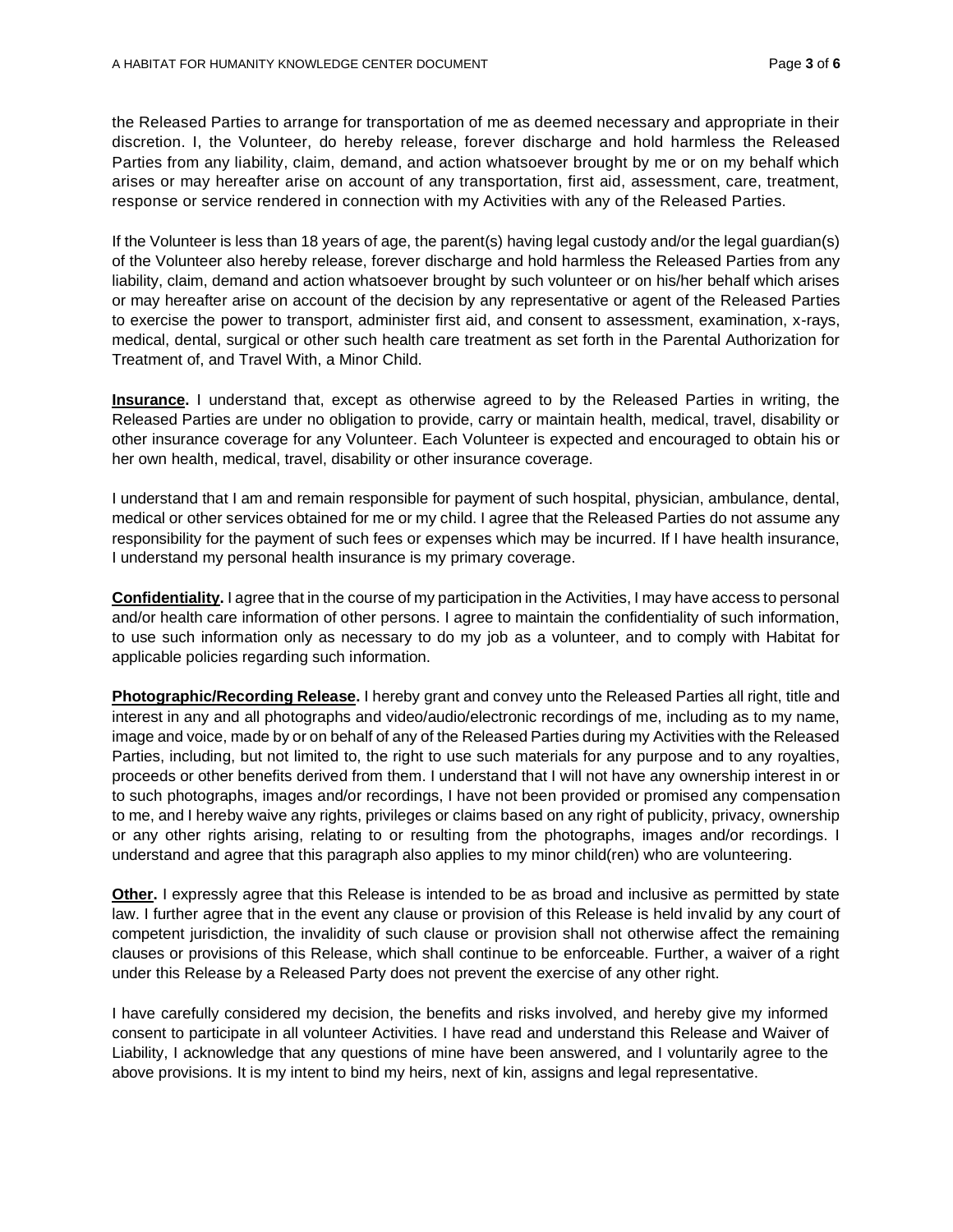# **SIGNATURE OF VOLUNTEER 18 YEARS OR OLDER:**

|                                                                                                 | Volunteer: Name (please print):____________________________Signature:______________________________ |
|-------------------------------------------------------------------------------------------------|-----------------------------------------------------------------------------------------------------|
|                                                                                                 |                                                                                                     |
|                                                                                                 |                                                                                                     |
| Date of Birth: <u>Communications and the contract of the contract of the contract of Birth:</u> |                                                                                                     |
|                                                                                                 |                                                                                                     |
| <b>EMERGENCY CONTACT INFORMATION FOR VOLUNTEER OVER 18 YEARS OF AGE:</b>                        |                                                                                                     |
|                                                                                                 |                                                                                                     |
|                                                                                                 |                                                                                                     |
|                                                                                                 |                                                                                                     |
|                                                                                                 |                                                                                                     |
|                                                                                                 |                                                                                                     |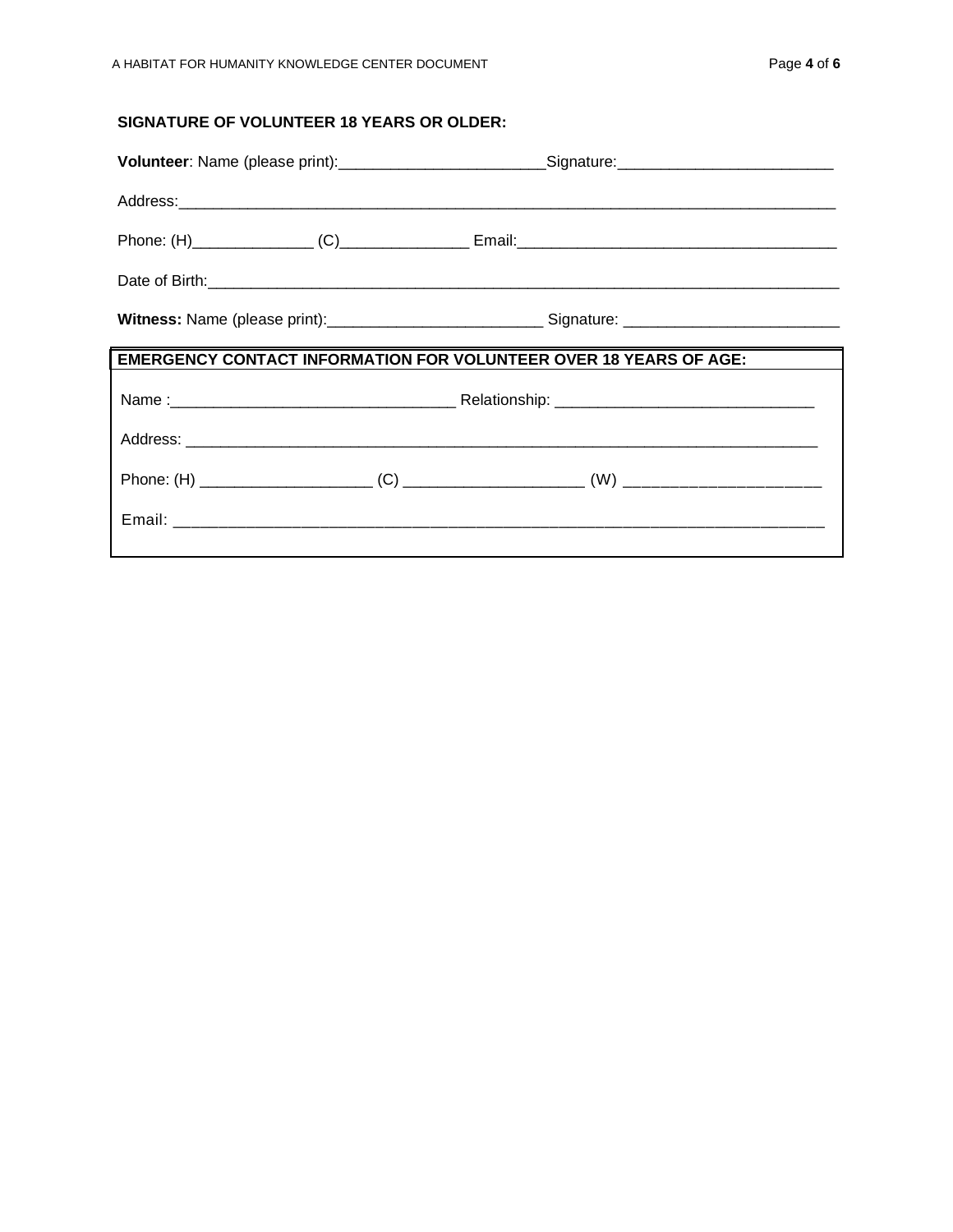**IMPORTANT: If the Volunteer is less than 18 years of age, all parents or guardians must complete the signature section below.** If only one parent or guardian signs these forms on behalf of a Volunteer who is under 18 years of age, then the undersigned parent or guardian of the Volunteer hereby covenants, warrants, represents and agrees that he or she is executing these forms on behalf of, and as an agent for, any other individual who may be a parent or guardian of the Volunteer, that he/she is fully authorized to do so, and that by executing such Release and Parental Authorization, the undersigned is binding himself/herself, the Volunteer, and any other parent or guardian of the Volunteer, and all of their heirs, next of kin, assigns, and legal representatives to such Release and Parental Authorization.

#### **Name of Volunteer Under 18 Years Old:**

**Name: Date of Birth: Date of Birth: Date of Birth: Date of Birth: Date of Birth: D** 

### **SIGNATURE OF PARENT/GUARDIAN SIGNING ON BEHALF OF THE ABOVE MINOR:**

I have carefully considered my decision, the benefits and risks involved and hereby give my informed consent, on behalf of the above listed minor child, for him/her to participate in all Activities as set forth in the above Volunteer Agreement, Release and Waiver of Liability, and such terms are incorporated herein. I have read and understand the above Volunteer Agreement, Release and Waiver of Liability, any questions of mine have been answered, and I voluntarily agree to all such provisions. It is my intent to bind my and the minor Volunteer's heirs, next of kin, assigns, and legal representatives. **Furthermore, I understand that the above Volunteer Agreement, Release and Waiver of Liability is made on behalf of my minor child(ren) and/or legal wards and I represent and warrant to Habitat for Humanity International, Inc. or its affiliated organizations that I have the full authority to sign this on behalf of such minor(s).**

|  | Parent/Guardian: Name (please print): _______________________________Signature: ______________________________ |  |
|--|----------------------------------------------------------------------------------------------------------------|--|
|  |                                                                                                                |  |
|  |                                                                                                                |  |
|  | Witness: Name (please print): _______________________________Signature: ____________________________           |  |
|  | Parent/Guardian: Name (please print): ___________________________Signature: __________________________________ |  |
|  |                                                                                                                |  |
|  |                                                                                                                |  |
|  | Witness: Name (please print): __________________________Signature: _________________________________           |  |
|  | <b>EMERGENCY CONTACT INFORMATION FOR THE ABOVE LISTED MINOR VOLUNTEER:</b>                                     |  |
|  |                                                                                                                |  |
|  |                                                                                                                |  |
|  |                                                                                                                |  |